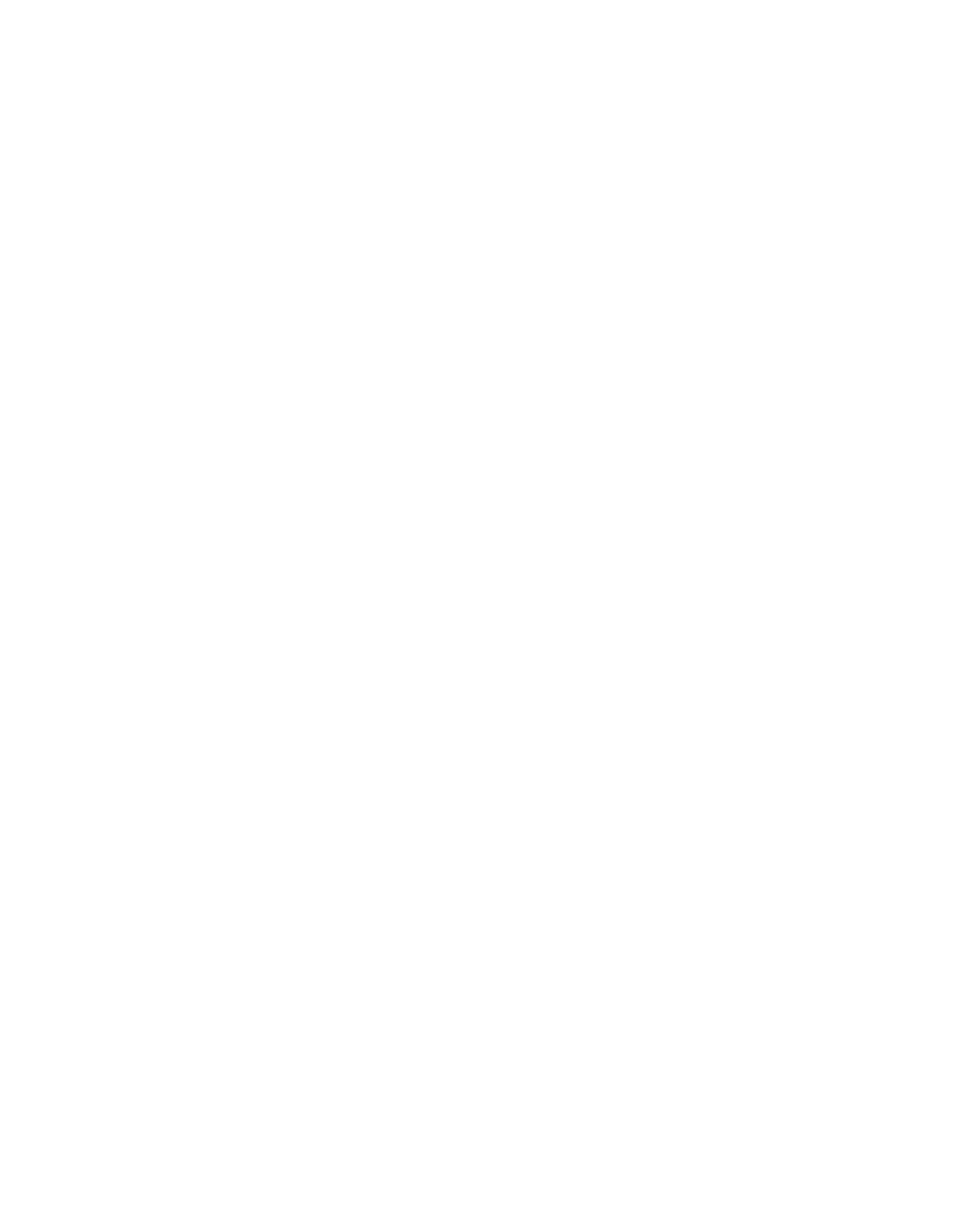# **TABLE OF CONTENTS**

| Tort Claims in Favor of the US For Damage to or loss of or Destruction of DeCA |
|--------------------------------------------------------------------------------|
|                                                                                |
|                                                                                |
|                                                                                |
|                                                                                |
|                                                                                |
|                                                                                |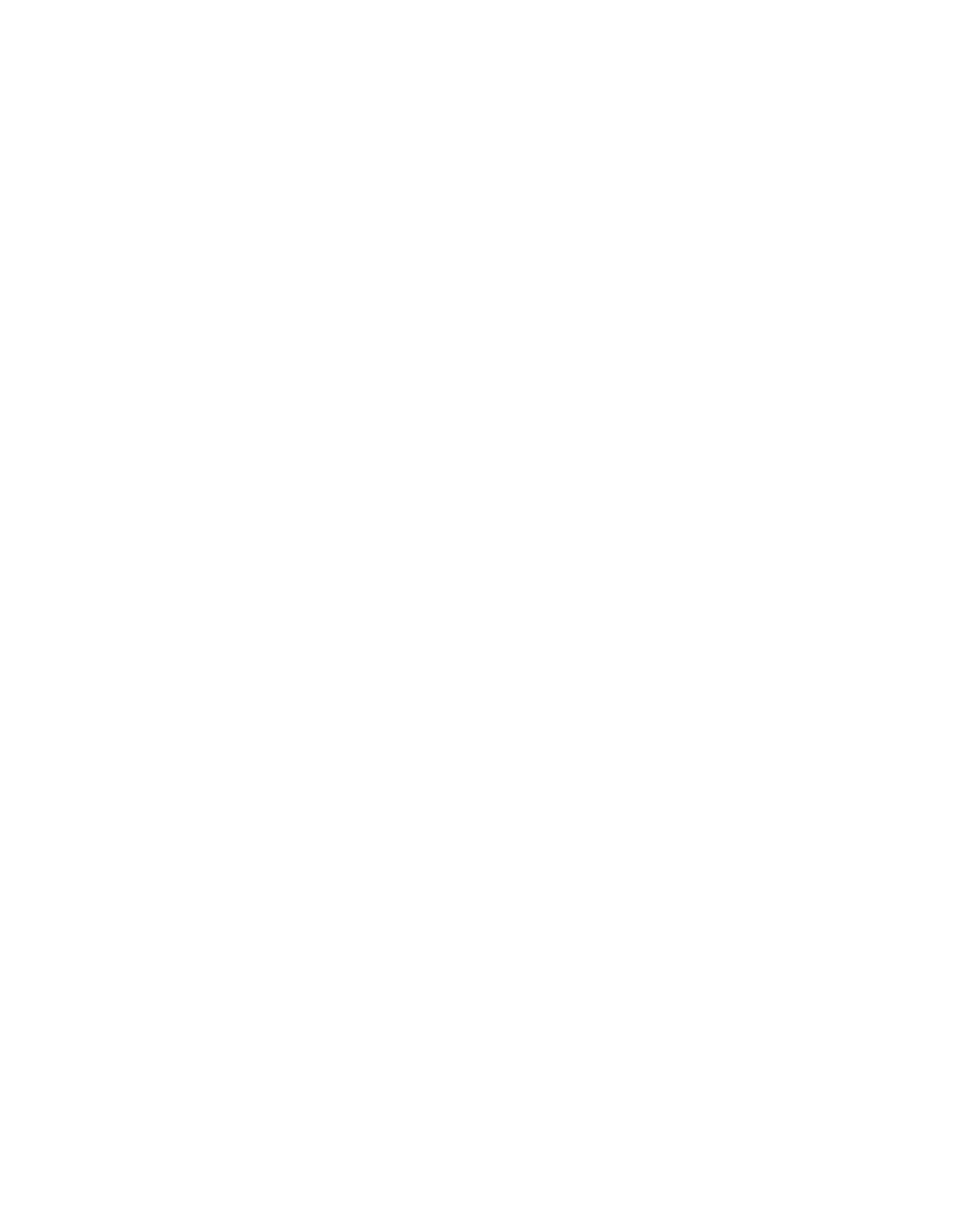## **INVESTIGATING AND PROCESSING CERTAIN NONCONTRACTUAL CLAIMS AND REPORTING RELATED LITIGATION**

## 1. **PURPOSE:**

a. This DeCAD provides procedures for investigating and reporting claims and related litigation:

(1) By civilian and military personnel assigned to DeCA for property lost or damaged incident to service (31 U.S.C. 3701-3721).

(2) Based on negligence of civilian or military employees under the Federal Tort Claims Act, 28 U.S.C. 1346(b), 2402, 2671 thru 2680.

(3) In favor of the United States, other than contractual, for loss, damage, or destruction of real or personal property in the possession, custody, or control of DeCA.

b. This DeCAD is applicable to all DeCA activities. While baggers are not DeCA employees, because an attempt may be made to impute their negligence to DeCA or the United States, potential claims or litigation involving them will be investigated and reported in the same manner as actions involving DeCA.

#### 2. **DEFINITIONS:**

a. **Civilian Personnel**. Civilian Employees of DeCA who are paid from appropriated funds. Baggers, vendors, or vendor stockers are not employees.

b. **Claim**. A signed written demand made for the payment of a sum certain. It does not include any obligations incurred in the regular procurement of services supplies, or equipment.

c. **Claimant**. An individual, partnership, association, corporation, country, state, territory, or its political subdivisions. Under some circumstances the term may include the claimant's legal representative; another authorized to act on a claimant's behalf; or someone who by subrogation assumes the legal rights of another, such as an insurance company who has paid the claimant's claim.

d. **Claims Officer**. The individual on a military installation, usually assigned to the host staff judge advocate (SJA) on Army, Air Force and Marine installations, or on Navy Bases, the Naval Legal Services Office (NLSO), who is responsible for processing claims for and against the Government.

e. **Incident to Service**. Loss or damage to personal property as a result of an employees service, e.g., damage to household goods shipped pursuant to a Government paid move.

f. **Litigation**. A civil action filed in a court. When filed against the Government it must normally be preceded by the filing of an administrative claim.

g. **Member of the Armed Forces**. Active duty officers and enlisted personnel of the military services.

h. **Negligence**. An act or omission which lacks the ordinary care a reasonably prudent person would have used under similar circumstances.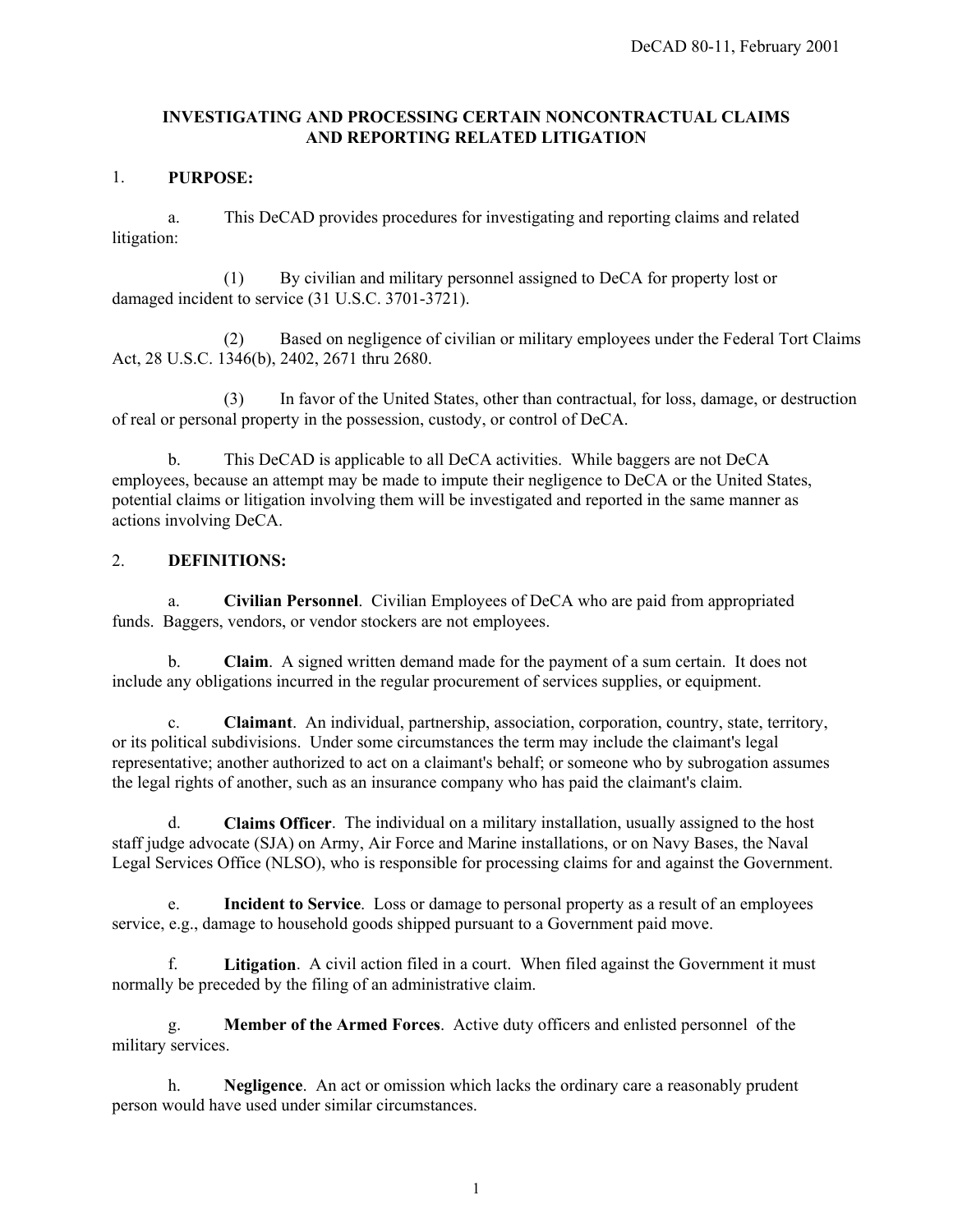- i. **Personal Injury**. The term "personal injury" includes both bodily injury and death.
- j. **Property Damage**. Damage to, loss of, or destruction of real or personal property.

# 3. **TYPES OF CLAIMS:**

a. **Claims by DeCA Personnel for Property Lost or Damaged Incident to Service**. Most often, these claims involve the loss or damage to personal property such as that which arises from the shipment of household goods moved at Government expense. Claims of DeCA civilian and military personnel will be processed by the nearest claims office pursuant to DoD Directive 5515.10 and an MOU signed by the various service Claims Officers and the Secretary of Defense.

b. **Claims Under the Federal Tort Claims Act Arising From Negligence of DeCA Military or Civilian Personnel**. These claims normally come from civilians, who are not Government employees, military retirees and their dependents, or dependents of active duty military personnel for property damage or personal injury arising from the negligence of Government personnel. These claims should be filed with the Claims Officer who is assigned responsibility for the geographic area where the damage, loss or injury arose.

c. **Tort Claims in Favor of the United States for Damage to or Loss of or Destruction of DeCA Property, or Property in its Custody or Control**. When DeCA property, or property in its custody or control is damaged, lost, or destroyed, it is DeCA policy to attempt a monetary recoupment from the responsible party. Examples of this type of claim include automobile accidents, where a non-DeCA employee is at fault or the negligent damage of DeCA property (running into a fence around a CDC) by an individual, not an employee of DeCA.

## d. **Claims Involving GSA Motor Pool System Vehicles**.

(1) Where a motor pool system vehicle issued to a DeCA activity is involved in an accident giving rise to a claim under the Federal Tort Claims Act, the claim will be handled pursuant to subparagraph c above.

(2) In the event of damage to a motor pool system vehicle that is not due to the fault of the operator, the report will be submitted to GSA's Regional Counsel for the region that issued the vehicle. Damages to motor pool system vehicles caused by negligence of a vehicle operator employed by DeCA or caused by the negligence or misconduct of any other officer or employee of DeCA are reimbursed to General Services Administration (GSA). The determination affixing responsibility will be made by the General Counsel, DeCA after considering the views of GSA.

# 4. **RESPONSIBILITIES:**

a. A person assigned to the Office of General Counsel will conduct initial claims investigations arising at HQ DeCA and DeCA Field Operating Activities.

b. Region Directors will assign a senior representative to conduct initial claim investigations arising at their headquarters.

c. Store Directors and the Heads of other DeCA activities will themselves conduct initial claims investigations arising at their facilities or assign a senior representative to do so.

d. The individual assigned to conduct the initial claims investigation is responsible for the expeditious conduct of all investigations and the processing of required reports. To ensure prompt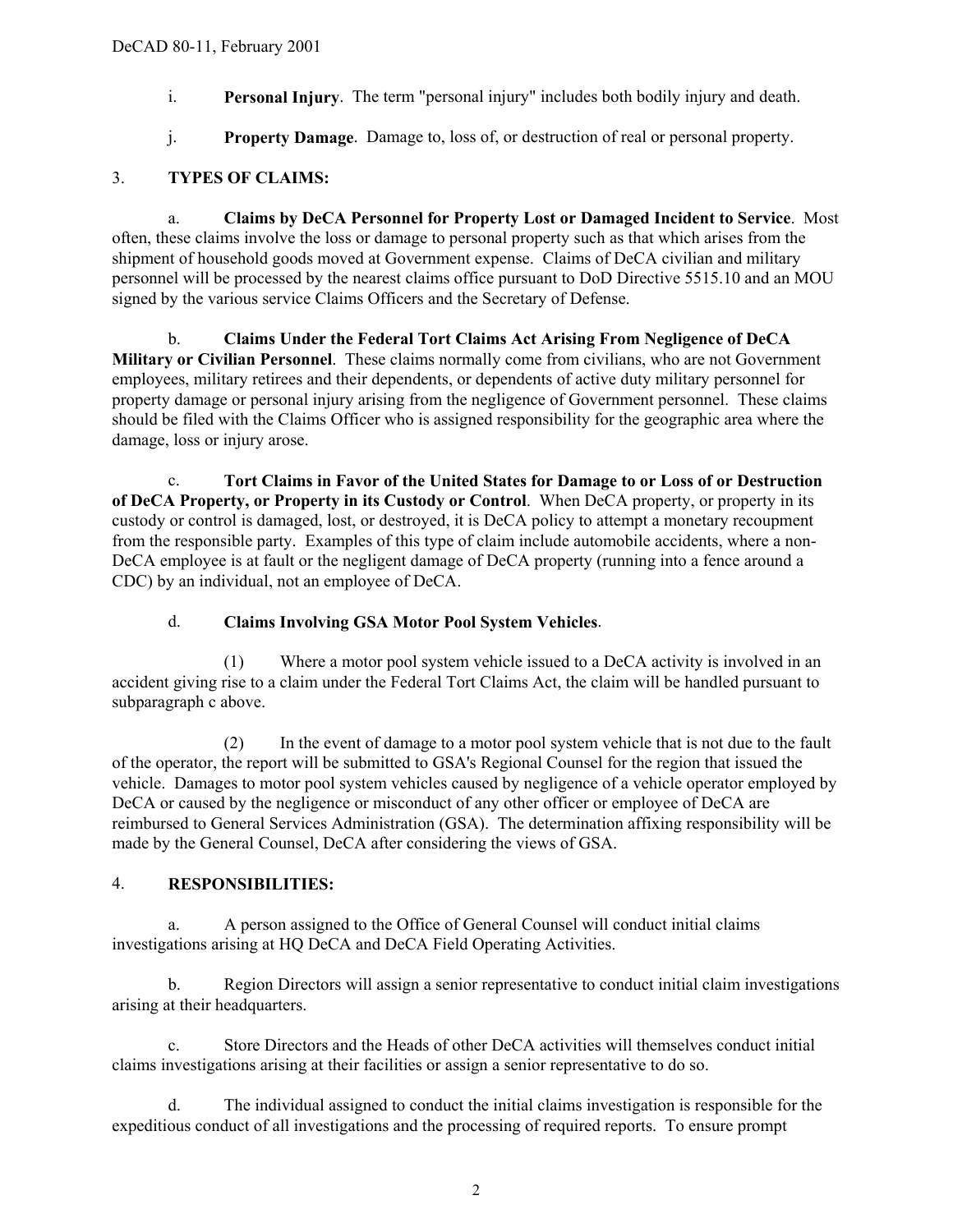investigation of every incident while witnesses are available, and before damage has been repaired, the duties of personnel assigned to conduct the initial claims investigation will ordinarily have priority over any other assignments they may have.

5. **INITIAL CLAIMS INVESTIGATION:** An initial claims investigation will be conducted immediately following a reported accident. If the Store Director/Head of other DeCA activity, or the designated initial claims investigator is not present, the next senior management official will respond to the location of the accident and assume responsibility for conducting the initial claims investigation. Investigate all reported accidents even if the person declines medical attention or says he or she is not injured. The initial claims investigator will make a written report of his or her findings, which may be combined with other available accident reports. These should not be safety reports. Most often, injuries occur because of a "slip and fall" and the items listed below reflect that probability. However, this guidance may equally apply to the investigation of other personal injury or property damage accident. At a minimum, the initial claims investigation will include:

a. A listing of the names, addresses, and phone numbers of all witnesses. Include both commissary employees and customers.

b. If feasible, ask witnesses to write statements (dated and signed), or at least make a summary of their comments.

c. Identify the employee responsible for the area where the accident occurred.

d. Ask the injured person what happened, and make notes of what he or she says. If there are serious injuries or medical attention is required, use discretion in determining whether questioning is appropriate. The injured person may also be asked for a written statement if is appears feasible.

e. Ask the injured person and the witnesses exactly where the fall occurred and examine the area carefully. Describe the condition of the floor. Have witnesses also describe it. Ask witnesses if they saw anything on the floor before the accident. Look at the bottom of the injured person's shoe and describe what you observe.

f. If photographs are taken, take distance shots for orientation, and progressive close-ups. Do not use distance shots if the entire area is littered. In that case, just use close-ups.

g. Draw a diagram (crude if necessary) of the aisle or section where the fall occurred, and note the exact place where the fall occurred.

h. If there was water or a foreign substance present on the floor, determine where it came from. Ask witnesses. Determine how and why the substance got on the floor, and especially, how long it had been there.

i. Ask witnesses if they noticed the injured person had difficulty walking before the fall. Ask if the injured person was pushing a cart or just walking around when the fall occurred.

j. Identify what procedures were in effect to routinely inspect and clean the floors, and describe them. Attach copies of any written procedures.

k. If there is a custodial contractor responsible for cleaning up the area of the fall, list the company's name, address, which employees were on duty, when they knew of the spill, and why it was not promptly cleaned up. NOTE: Never assume or state that the custodial service is at fault.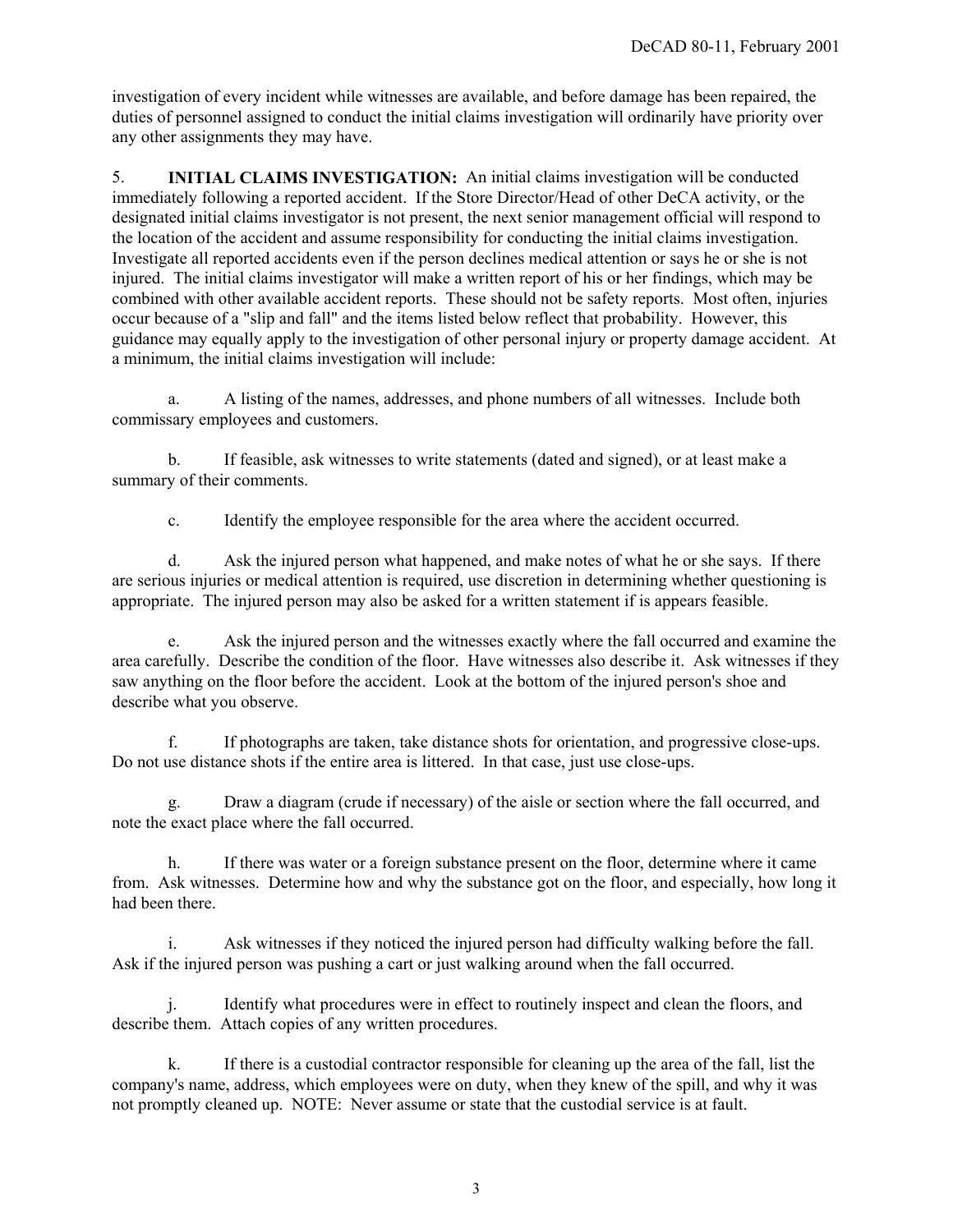#### DeCAD 80-11, February 2001

l. If the person who fell was elderly, obese, frail, handicapped, walks with a cane, or has or says he or she had a bad knee, bad back, or other medical ailment before the fall, or if the person is

obnoxious or argumentative, take particular care to do a thorough investigation. If other persons have knowledge of an injured person's prior injuries or illness, be sure to obtain their signed statement.

m. If comments are put in the accident report about what happened, make sure it is clearly stated whose comments they are. For example, specify if it is the investigator's opinion or the injured person's version about what happened. While comments of an injured person must be noted, don't write them as though they represent what in fact happened.

n. Whenever deemed necessary make telephonic notification to the host Claims Officer to determine whether or not assistance can be provided.

#### 6. **PROHIBITED ACTS:** DeCA personnel will:

a. Never admit liability (fault) or indicate that the Government will pay medical or any other bills.

b. Not represent or aid any claimant, or potential claimant, in the prosecution or support of any claim against the United States. This does not, upon inquiry by a potential claimant, prohibit his or her referral to the host Claims Office.

c. Not receive any gratuity, share, or interest from any claim, except a claim properly asserted in their own names.

## 7. **DAMAGE TO DeCA PROPERTY:**

a. When DeCA property is damaged, the head of the DeCA activity involved will forward a report of the incident to the General Counsel, DeCA, who will determine whether or not a claim in favor of the Government is appropriate. If a claim is filed, it must be in writing and:

- (1) Reference the statutory right to collect.
- (2) Demand payment or restoration of the property.
- (3) Describe the damage.
- (4) Set forth the date and place of the incident.
- b. The General Counsel, DeCA, may:

(1) Settle, compromise, suspend, or terminate action on claims for \$20,000.00 or less and accept full payment on any claim.

(2) Where payment in full is not received after reasonable efforts have been made to collect the claim administratively, refer the case to the U.S. Attorney.

(3) If the amount of the claim is less than \$250; or the record clearly shows that the debtor is unable to pay or cannot be located, the file may be closed and the debt treated as an uncollectable which does not have to be referred to the General Accounting Office.